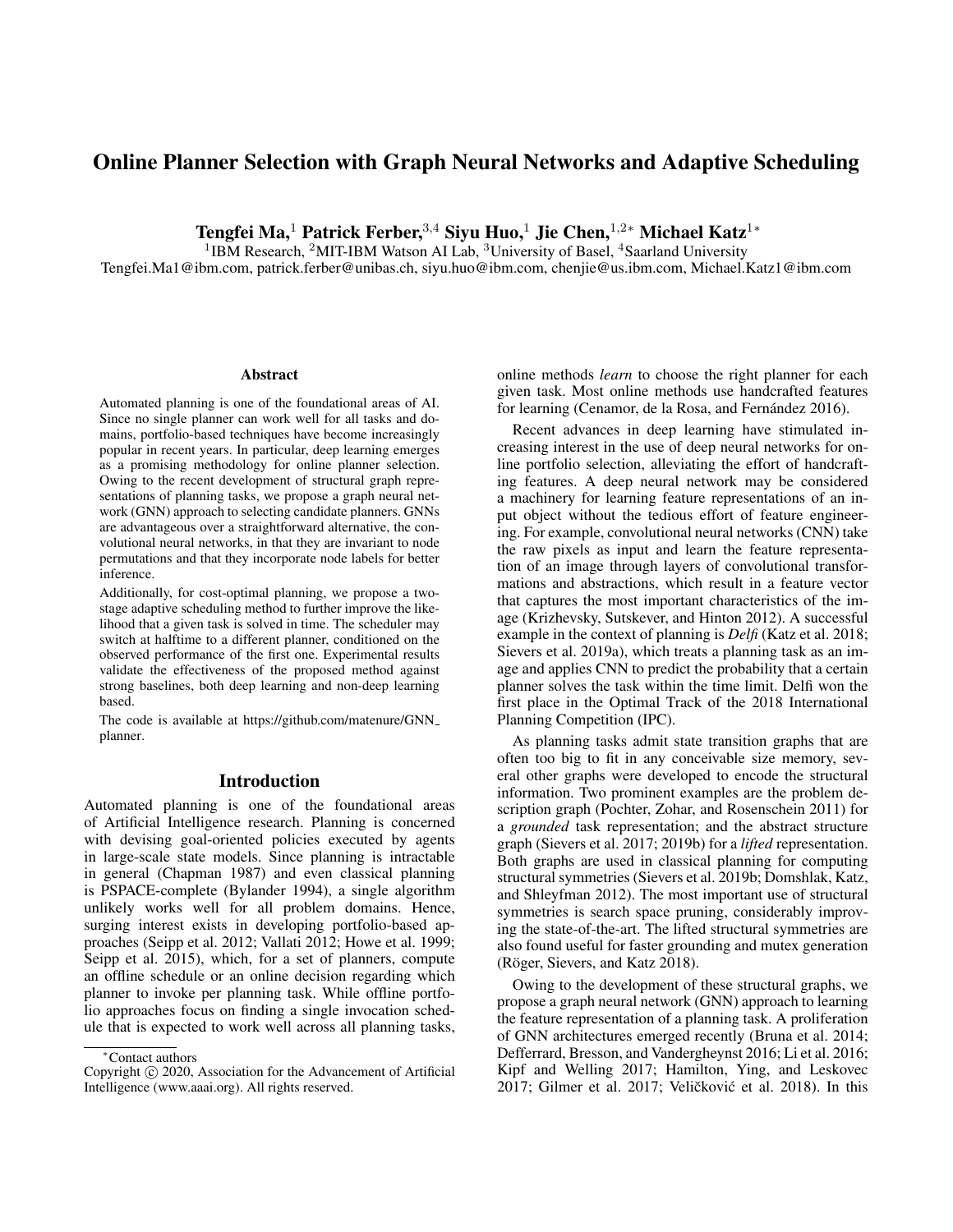

Figure 1: An example planning task (left) with its grounded graph representation (middle) and the lifted one (right). The task, *blocksworld*, uses a gripper to rearrange a set of blocks from an initial configuration to the goal configuration. The coloring of the graph nodes indicate node labels. For more details, see the section "Graph Construction."

work, we explore the use of two representative GNNs graph convolutional networks (Kipf and Welling 2017) and gated graph neural networks (Li et al. 2016). The former is *convolutional*, which extends convolution filters for image patches to graph neighborhoods. The latter is *recurrent*, which treats the representation of a graph node as a dynamical-system state that can be recurrently updated through neighborhood aggregation. A key difference between the two is whether network parameters are shared across layers/steps, similar to that between a CNN and a recurrent neural network.

GNNs have two advantages over CNNs for graph inputs. First, GNNs address the limitation of images that are not invariant to node permutation. Second, GNNs incorporate node and edge attributes that produce a richer representation than does the image surrogate of the graph adjacency matrix alone.

With the use of GNNs, we in addition consider the problem of cost-optimal planning, whose goal is to solve as many tasks as possible, each given a time limit, with cost-optimal planners. We propose a two-stage adaptive scheduling approach that enhances the likelihood of task solving within the time limit, over the usual approach of using a single planner for the whole time span. The proposal is based on the observation that if a planner solves a given task in time, its execution is often rather quick. Hence, we divide the time interval in two equal halves and determine at the midpoint whether to change the planner, should it be still running at that time. Experimental results show that the proposed adaptive scheduling consistently increases the number of solved tasks, compared with the use of a single planner.

# Planning and Planner Selection

Planning algorithms generally perform reachability analysis in large-scale state models, which are implicitly described in a concise manner via some intuitive declarative language. One of the most popular approaches to classical planning in general and to cost-optimal planning in particular is statespace heuristic search. The key to this approach is to automatically derive an informative heuristic function  $h$  from states to scalars, estimating the cost of the cheapest path from each state to its nearest goal state. The search algorithms then use these heuristics as search guides. If  $h$  is

admissible (that is, it never overestimates the true cost of reaching a goal state), then search algorithms such as  $A^*$  are guaranteed to provide a cost-optimal plan.

Over the years, many admissible heuristics were developed to capture various aspects of planning tasks; see, e.g., (Edelkamp 2001; Helmert et al. 2014; Helmert and Domshlak 2009; Haslum, Bonet, and Geffner 2005). Further, search pruning techniques (Wehrle and Helmert 2014; Shleyfman et al. 2015) were developed to reduce the search effort, producing sophisticated search algorithms (Edelkamp, Kissmann, and Torralba 2015; Gnad and Hoffmann 2015). All these techniques can be used interchangeably. Moreover, most of them are highly parameterized, allowing to construct many possible cost-optimal planners.

Because of the intractability of planning, a single planner unlikely works well across all possible domains. Some planners excel on certain tasks, while some on others. However, given a task, it is unclear whether a particular planner works well on the task without actually running it. With a large number of planners, especially in resource constrained situations, it is infeasible to try all of them until a good one is found. Hence, it is desirable to predict the performance of the planners on the task and select the best performing one.

One approach of making such a selection allocates a time budget to each planner and assigns the same allocation for all tasks, offline. Prominent examples include Fast Downward Stone Soup (FDSS) (Helmert et al. 2011) and Fast Downward Cedalion (Seipp, Sievers, and Hutter 2014).

Another approach uses supervised machine learning to predict an appropriate planner for a task. The predictive model requires for each task a feature representation, often handcrafted (Howe et al. 1999; Cenamor, de la Rosa, and Fernández 2016), including for example the number of actions, objects, predicates in the planning task, and the structure of the task's causal graph. This approach worked reasonably well in practice for non-optimal planning, winning the first place in IPC 2014. However, even the updated version, whose portfolio included top performing planners at IPC 2018 (e.g., the one presented by (Katz and Hoffmann 2014)), performed poorly in this competition, ranked only 12th.

For cost-optimal planning, an online approach is a metasearch in the space of solution set preserving problem modifications (Fuentetaja et al. 2018), aiming at finding task for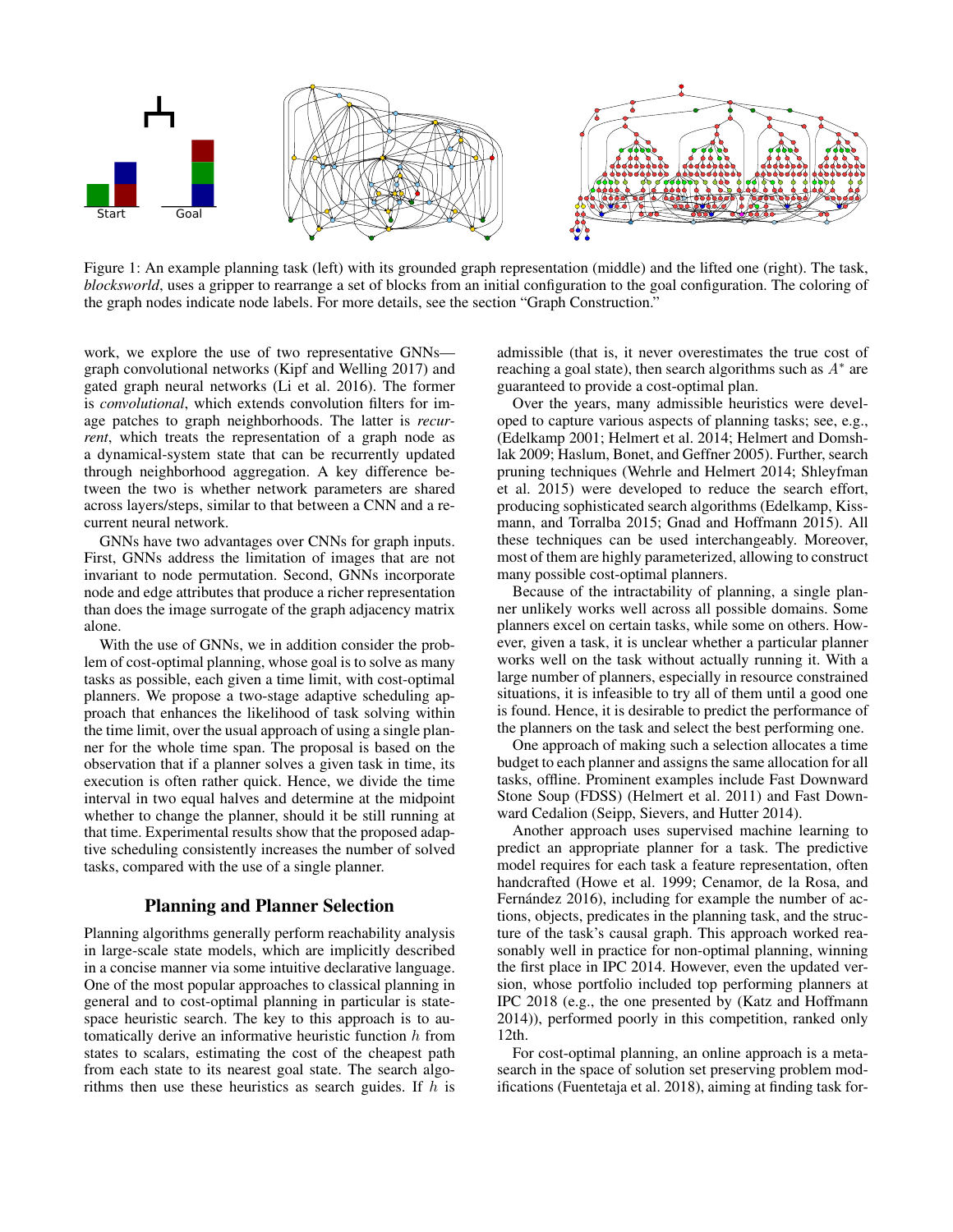mulations that a planner would work well on. The resulting planner, *MSP*, also ranked 12th in IPC 2018.

Yet another cost-optimal planner performing online selection is Delfi, which treats a planning task as an image and selects a planner from the portfolio through training a CNN to predict which planner solves the given task in time. Specifically, a planning task is formulated as a certain graph, whose adjacency matrix is converted to an image, and a CNN is used to perform image classification. Delfi won IPC 2018.

Note that graph representations have also been used for probabilistic planning (Toyer et al. 2018), which is applied to a specific domain. In such a setting, action schemas are shared among the input tasks, but it is unclear how the approach can be adapted to domain-independent settings.

# Graph Construction

Two versions of Delfi were submitted to IPC 2018, differing in the way the planning task is represented. Delfi1 works on the lifted representation of the task, based on PDDL's abstract structure graph (ASG) (Sievers et al. 2019b); whereas Delfi2 works on the grounded representation, based on the problem description graph (PDG) (Pochter, Zohar, and Rosenschein 2011). Both graphs have additional features (e.g., node labels), which are ignored when being converted to an image.

In this work, we reuse the graphs built by Delfi, incorporating additionally node labels. Figure 1 shows a classical planning example, *blocksworld*, with its two graphs. For illustrative purpose only the three-block version is shown; the problem is NP-hard.

For the construction of ASGs, planning tasks correspond to abstract structures, which include actions, axioms, the initial state, and the goal. Nodes are labeled by their types; e.g., action, axiom, predicate, and object. Edges encode the inclusion hierarchy of the abstract structures.

For the construction of PDGs, there are nodes for all task facts, variables, actions, conditional effects, and axioms. Each node type has a separate label, further divided by the action cost in the case of action nodes, and whether the fact is initially true and required in the goal, in the case of facts. Edges connect facts to their variables, actions to their conditional effects, conditional effects to their effect facts, condition facts to their conditional effects, precondition facts to their actions and axioms, and actions and axioms to their unconditional effect facts.

# Planner Selection with Graph Neural Nets

Given a portfolio of planners, we model the selection problem as predicting the probability that each planner fails to solve a given task in time. Then, the planner with the lowest probability is selected for execution. Denote by  $G$  a task,  $\mathcal{G} = \{G\}$  the space of tasks, and D the size of the portfolio. Parameterized by  $\theta \in \Theta$ , the problem amounts to learning a D-variate function  $f : \mathcal{G} \times \Theta \to [0, 1]^D$  that computes the failure probabilities for all planners in the portfolio.

Let  $S = \{(G, y)\}\$ be the set of task-label pairs for training, where  $y \in \{0,1\}^D$  is the ground-truth labeling vector, whose element  $y_i$  denotes the fact whether planner j fails to solve the task in time:

$$
y_j = \begin{cases} 0, & \text{if execution time of } j \text{ does not exceed } T, \\ 1, & \text{otherwise.} \end{cases}
$$
 (1)

Then, the learning amounts to finding the optimal parameter  $\theta$  that minimizes the cross-entropy loss function

$$
L(\theta) = -\sum_{(G,y)\in S, j=1} \sum_{j=1}^{D} y_j \log f_j(G, \theta) + (1 - y_j) \log(1 - f_j(G, \theta)).
$$

#### Graph Representation Learning

Since a planning task is formulated as a graph, we write  $G =$  $(V, E)$ , where V is the node set and E is the edge set. For calculus, the function  $f$  requires a vectorial representation  $h_G$  of the graph G. Deep learning uses deep neural networks to compute this vector, rather than handcrafting. In our work, the design of  $f$  consists of three steps:

- 1. Parameterize the vectorial representation  $h<sub>v</sub>$  for all nodes  $v \in V$ .
- 2. Form the graph representation as a weighted combination of  $h_n$ :

$$
h_G = \sum_{v \in V} \alpha_v h_v,\tag{2}
$$

where  $\alpha_v$  denotes the attention weight, scoring in a sense the importance of the contribution of each node to the overall representation of the graph.

3. Parameterize  $f$  as a feedforward neural network, taking  $h_G$  as input:

$$
f(G, \theta) = \text{sigmoid}(W_{\text{logit}}^{\top} h_G). \tag{3}
$$

The parameter set  $\theta$  thus includes the parameter matrix  $W_{\text{logit}}$  and all the parameters in  $h_v$  and  $\alpha_v$ .

Graph neural networks differ in the parameterizations of the node representation  $h<sub>v</sub>$  and possibly the attention weight  $\alpha_v$ . In this work, we consider two types of GNNs: graph convolutional networks and gated graph neural networks.

# Graph Convolutional Networks (GCN)

GCN (Kipf and Welling 2017) generalizes the convolution filters for image patches to graph neighborhoods. Whereas an image patch contains a fixed number of pixels, which may be handled by a fixed-size filter, the size of a node neighborhood varies. Hence, the convolution filter for graphs uses a parameter matrix to transform each node representation computed from the past layer, and linearly combines the transformed representations with certain weights based on the graph adjacency matrix.

Specifically, let  $t$  be the layer index, orient the node representations  $h_v^{(t)}$  as row vectors, and stack them to form the matrix  $H^{(t)}$ . A layer of GCN is defined as

$$
H^{(t+1)} = \sigma(\widehat{A}H^{(t)}W^{(t)}).
$$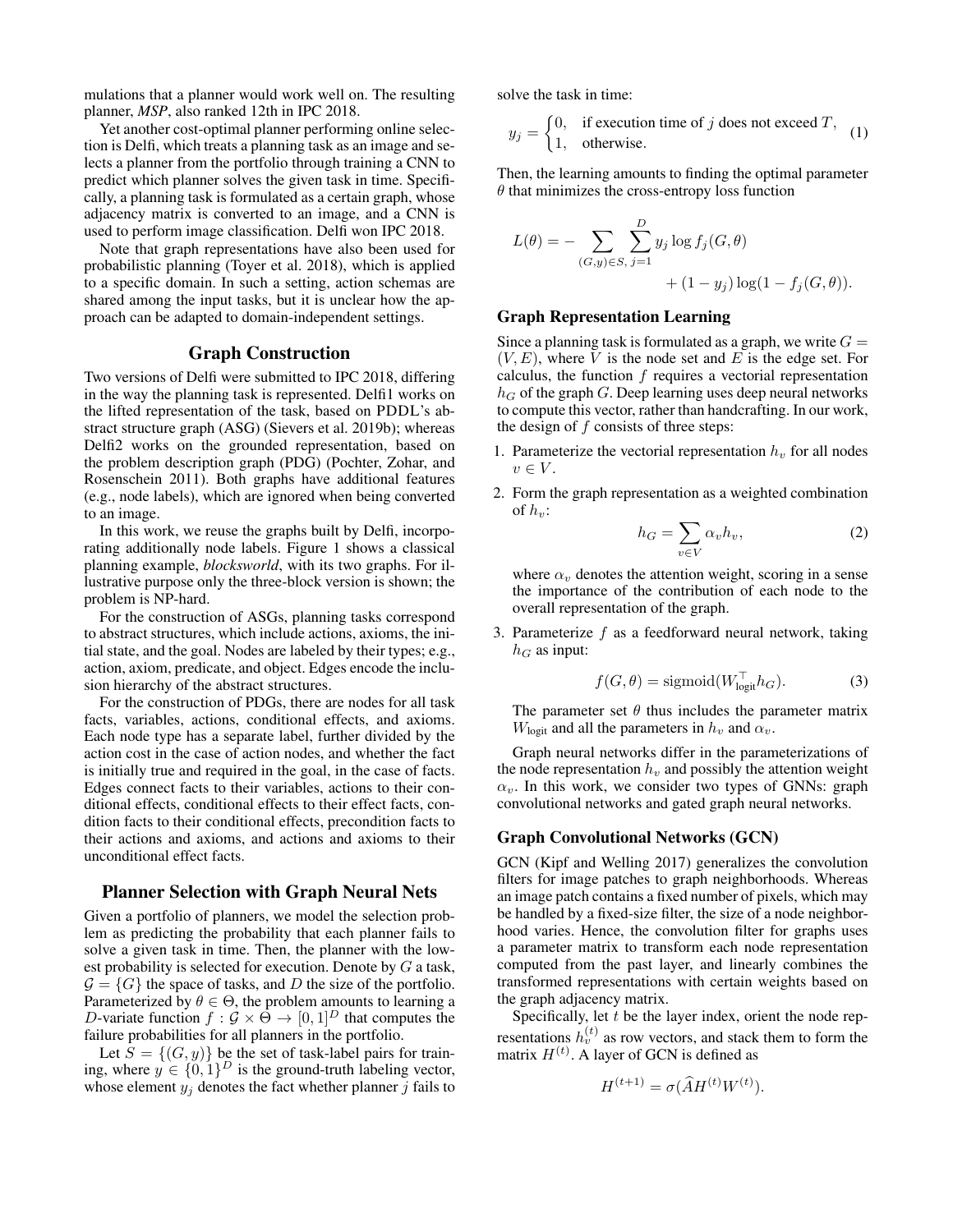Here,  $W^{(t)}$  is the parameter matrix,  $\hat{A}$  is a normalization of the adjacency matrix A, and  $\sigma$  is an activation function (e.g., ReLU). The normalization is defined as

$$
\widehat{A} = \widetilde{D}^{-\frac{1}{2}} \widetilde{A} \widetilde{D}^{-\frac{1}{2}}, \ \widetilde{A} = A + I, \ \widetilde{D} = \text{diag}(d_i), \ d_i = \sum_k \widetilde{A}_{ik}.
$$

Using an initial feature matrix  $X$  (which, for example, can be defined based on node labels by using one-hot encoding) as the input  $H^{(0)}$ , a few graph convolutional layers produce a sophisticated representation matrix  $H^{(T)}$ , whose rows are treated as the final node representations  $h_v$ . Orient them back as column vectors; then, the attention weights are defined by using a feedforward layer

$$
\alpha_v = \text{sigmoid}(w_{\text{gate}}^\top[h_v^{(T)}; h_v^{(0)}]),\tag{4}
$$

where  $w_{\text{gate}}$  is a parameter vector. Hence, the overall parameter set for the model  $f$  by using the GCN architecture is

$$
\theta = \{W_{\text{logit}}, w_{\text{gate}}, W^{(0)}, W^{(1)}, \dots, W^{(T-1)}\}.
$$

# Gated Graph Neural Networks (GG-NN)

The architecture of GG-NN (Li et al. 2016) is recurrent rather than convolutional. In this architecture, the node representation is treated as the state of a dynamical system and the gated recurrent unit (GRU) is used to update the state upon a new input message:

$$
h_v^{(t+1)} = \text{GRU}(h_v^{(t)}, m_v^{(t+1)}).
$$

The message  $m_v^{(t+1)}$  is an aggregation of the transformed states for all the neighboring nodes of  $v$ . Specifically, denote by  $\text{in}(v)$  and  $\text{out}(v)$  the sets of in-neighbors and outneighbors of v, respectively, and let  $W_{\text{in}}$  and  $W_{\text{out}}$  be the corresponding parameter matrices shared by all graph nodes and recurrent steps. The message is then defined as

$$
m_v^{(t+1)} = \sum_{u \in \text{in}(v)} W_{\text{in}}^{\top} h_u^{(t)} + \sum_{u' \in \text{out}(v)} W_{\text{out}}^{\top} h_{u'}^{(t)}.
$$

Similar to GCN, GG-NN may use the initial features for each node as the input  $h_v^{(0)}$  and produce  $h_v^{(T)}$  as the final node representation  $\hat{h}_v$ , through  $\hat{T}$  recurrent steps. Thus, the attention weights  $\alpha_v$  may be computed in the same manner as  $(4)$ . Therefore, the overall parameter set for the model f by using GG-NN is

$$
\theta = \{W_{\text{logit}}, w_{\text{gate}}, W_{\text{in}}, W_{\text{out}}, \text{ and parameters of GRU}\}.
$$

### Variants

One variant of the attention weights in (4) is that the parameter vector  $w_{\text{gate}}$  may not be shared by the planners. In other words, for each planner  $j$ , a separate parameter  $w_{\text{gate},j}$  is used to compute the attention weights  $\alpha_{v,j}$  and subsequently the graph representation  $h_{G,j}$  and the predictive model  $f_j(G, \theta) = \text{sigmoid}(W_{\text{logit},j}^{\top} h_{G,j})$ . In this manner, node representations are still shared by different planners, but not the graph representation. Such an approach may be used to increase the capacity of the model  $f$ , which sometimes works better than using a single  $w_{\text{gate}}$ .

# Adaptive Scheduling

When the goal is to solve a given task within a time limit  $T$  (but not how quickly it is solved), one may try a second planner if she "senses" that the selected one unlikely completes in time. Such a scenario may occur when the model f described in the preceding section is insufficiently accurate. Then, we offer a second chance to reevaluate the probability that the currently invoked planner cannot complete within the rest of time allowance, versus the probability that a separate planner fails to solve the task in this time span. If the former probability is lower, we have no choice but to continue the execution of the current planner; otherwise, we switch to the latter one. The intuition comes from the observation that if a planner solves a task in time, often it completes rather quickly. Hence, the remaining time may be sufficient for a second planner, should its failure/success be accurately predicted.

To formalize this idea, we set the time of reevaluation at  $T/2$ . We learn a separate model q that predicts the probabilities that each planner fails to solve the task before timeout, conditioned on the fact that the current planner  $p$  needs more time than  $T/2$ . We write the function  $g : \mathcal{G} \times [D] \times \Theta \rightarrow$  $[0, 1]^D$ , where  $[D]$  denotes the set of integers from 1 to D, and parameterize it as

$$
g(G, p, \theta_g) = \text{sigmoid}(W_{\text{logit}}^{\top} h_G + W_{\text{fail}}^{\top} e_p),
$$

where  $e_p \in \{0,1\}^D$  is the one-hot vector whose pth element is 1 and 0 for others.

Compare this model with  $f$  in (3). First, we introduce an additional parameter matrix  $W_{\text{fail}}$  to capture the conditional fact. Second, the graph representation  $h_G$  reuses that in f. In other words, the two models  $f$  and  $g$  share the same graph representation but differ in the final prediction layer.

#### Training Set

One must construct a training set  $S<sub>g</sub>$  for learning the model g. One approach is to reuse all the graphs in the training of the model  $f$ . For every such graph  $G$ , we pick the planners  $p$  whose execution time exceeds  $T/2$  and form the pairs  $(G, p)$ . For each such pair, we further construct the groundtruth labeling vector  $z \in \{0,1\}^D$  to form the training set  $S_g = \{(G, p, z)\}.$ 

The construction of the labeling vector follows this rationale: For any planner  $j$  different from  $p$ , because the time allowance is only  $T/2$ , straightforwardly  $z_j = 0$  if j solves the task in time less than  $T/2$ ; otherwise,  $z_i = 1$ . On the other hand, when  $j$  coincides with  $p$ , the continued execution of j gives a total time allowance T. Hence,  $z_i = 0$  if j solves the task in time less than T and otherwise  $z_j = 1$ . To summarize,

$$
z_j = \begin{cases} 0, & \text{if } j = p \text{ and execution time of } j \text{ is } \leq T, \\ 1, & \text{if } j = p \text{ and execution time of } j \text{ is } > T, \\ 0, & \text{if } j \neq p \text{ and execution time of } j \text{ is } \leq T/2, \\ 1, & \text{if } j \neq p \text{ and execution time of } j \text{ is } > T/2. \end{cases}
$$

The size of the training set  $S_q$  constructed in this manner may be smaller, but more likely greater, than that of  $S$ , depending on the performance of the planners on each task. In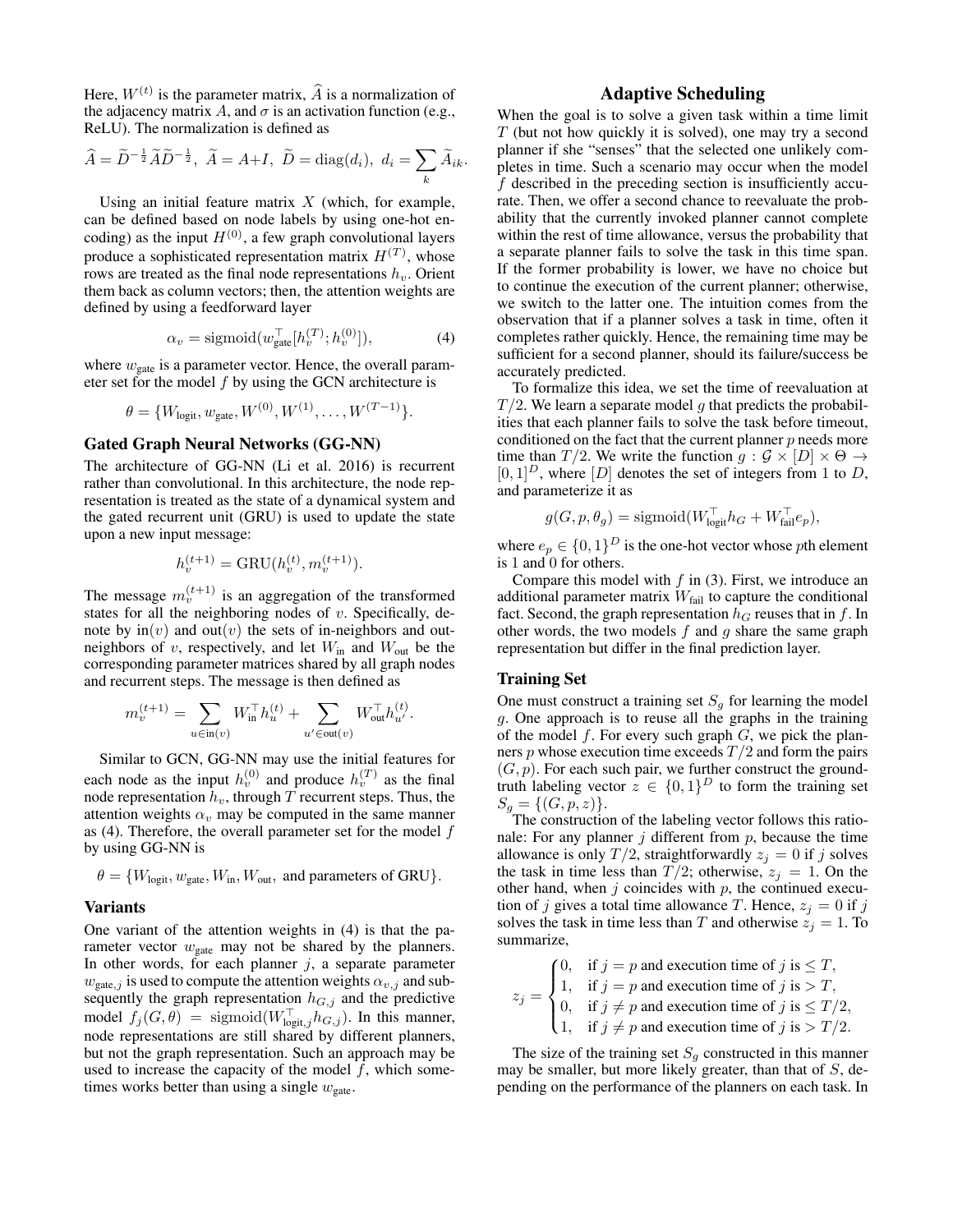| Table 1: Summary of data set.                                     |             |                                           |  |  |  |
|-------------------------------------------------------------------|-------------|-------------------------------------------|--|--|--|
|                                                                   | Grounded    | Lifted                                    |  |  |  |
| # Graphs, train+val / test                                        | 2.294 / 145 |                                           |  |  |  |
| # Nodes, min / max / mean / median                                |             | 6/47.554/2.056/580 51/238.909/3.001/1.294 |  |  |  |
| Node degree, min / max / mean / median 0.88 / 10.65 / 3.54 / 3.28 |             | 1.04/1.82/1.49/1.47                       |  |  |  |
| # Node labels                                                     | n           |                                           |  |  |  |

practice, we find that  $|S_g|$  is a few times of  $|S|$ . Such a size does not incur substantially more expense for training.

With the training set defined, the loss function is

$$
L_g(\theta_g) = - \sum_{(G, p, z) \in S_g, j=1} \sum_{j=1}^{D} z_j \log g_j(G, p, \theta_g) + (1 - z_j) \log(1 - g_j(G, p, \theta_g)).
$$

# Two-Stage Scheduling

We now have two models  $f$  and  $g$ . In test time, we first evaluate  $f$  and select the planner  $p$  with the lowest predicted probability for execution. If it solves the task before halftime  $T/2$ , we are done. Otherwise, at halftime, we evaluate  $g$  and obtain a planner  $j$  with the lowest predicted probability. If  $j = p$ , we do nothing but to let the planner continue the job. Otherwise, we terminate  $p$  and invoke  $i$ , hoping for a successful execution.

# Experiments

# Data Set and Portfolio

To evaluate the effectiveness of the proposals, we prepare a data set composed of historical and the most recent IPC tasks. Specifically, the historical IPC tasks form the training and validation sets, whereas those of the year 2018 form the test set. A small amount of tasks are ignored, the reason of which is explained in the next paragraph. Summary of the data set is given in Table 1.

We use the same portfolio as did Delfi (Katz et al. 2018), which contains 17 base planners, as it is convenient to compare with the image-based CNN approach. See the cited reference for details of the base planners. The tasks unsolvable by any of these planners within the time limit  $T = 1800$ s are ignored in the construction of the data set.

We prepare two sets of training/validation splits. The first set reuses the split in Delfi, which conforms to the competition setting where a single model is used for evaluation. On the other hand, to reduce the bias incurred by a single model, for another set we randomly generate 20 splits (with an approximately 9:1 ratio). In ten of them, tasks from the same domain are not separated, whereas in the other ten, they may. We call the former scenario *domain-preserving split* whereas the latter *random split*.

Each task in the data set has two graph versions, grounded and lifted, as explained earlier. For each version, the size of the graphs has a very skewed distribution (whereas the sparsity distribution is relatively flat), with some graphs being particularly large. Table 1 suggests that the lifted version is generally larger than the grounded one. However, because the distribution is rather skewed, we plot additionally in Figure 2 the individual graph sizes to offer a complementary view. The plot indicates that the lifted version is much smaller for the tasks with the largest grounded graphs.



Figure 2: Node counts of the lifted graphs relative to that of the grounded ones (tasks sorted in increasing order of grounded size).

### Training Details

For the training of the neural networks, we use the Adam optimizer (Kingma and Ba 2015) with learning rate 0.001. We slightly tune other hyperparameters: the number of layers in GCN and steps in GG-NN is selected from  $\{2, 4, 6\}$ and the dimension of the node representations  $h_v^{(t)}$  is chosen from {100, 150, 200}. Meanwhile, we also tune the architecture through experimenting with a variant of the attention weights: replace  $w_{\text{gate}}$  in (4) by using D separate copies, one for each planner (see the subsection "Variants").

We used eight CPU cores and one GPU for training. The consumed memory was approximately 5–10GB. The training of one model with one data split took approximately 10 minutes.

#### Effectiveness of Graph Neural Networks

Single planner; Delfi split: We compare the performance of several types of methods, as summarized in Table 2. In addition to the coverage—the percentage of solved tasks—the column "eval. time" presents the time needed for selecting a planner, which includes, for example, the time to convert a planning task to a graph and that to evaluate the neural network model. This time is overhead and hence for any reasonable method, it should not occupy a substantial portion of the overall time allowance  $T = 1800$ s.

The first two methods are weak baselines. As the name suggests, "random planner" uniformly randomly selects a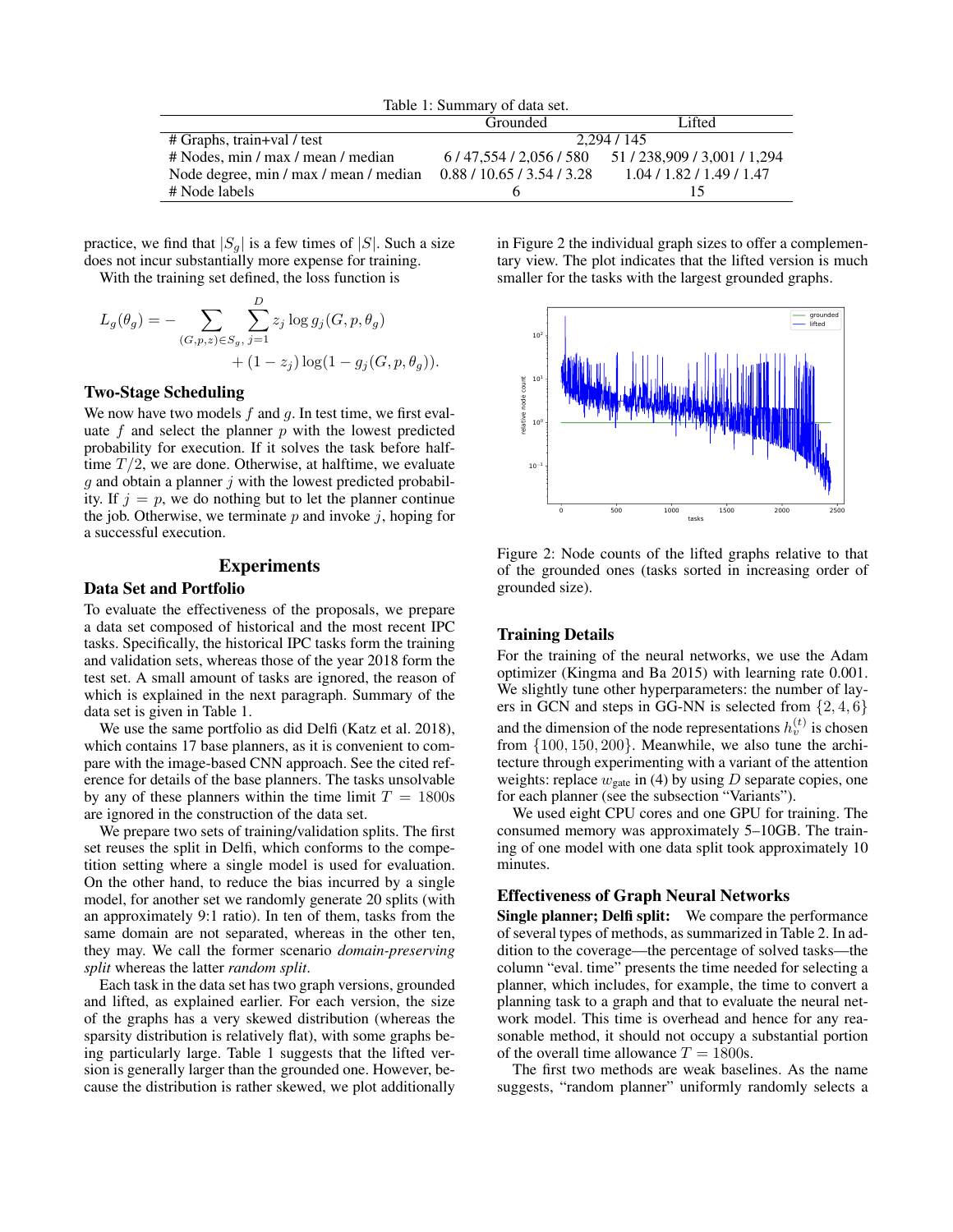Table 2: Percentage of solved tasks in the test set and average evaluation time of the method. Delfi split; single planner.

| Solved   | Eval. Time |
|----------|------------|
|          |            |
|          |            |
| 64.8%    |            |
| 84.8%    | 0          |
| 82.0%    |            |
| 80.0%    |            |
| 82.1%    | 0.51s      |
| 73.1%    | 11.00s     |
| 86.9%    | 3.16s      |
| 80.7%    | 23.15s     |
| $87.6\%$ | 9.41s      |
| 77.9%    | 14.53s     |
| 81.4%    | 11.44s     |
|          | 60.6%      |

planner, whereas "single planner for all tasks" uses the one that solves the most number of tasks in the training set. Neither method takes time to perform selection. The percentage of solved tasks for the random method is the expected value.

The next three are state-of-the-art planing systems, not based on deep learning. These systems are the top performers of IPC 2018, second only to Delfi. Both Complementary2 and Planning-PDBs perform  $A^*$  search with heuristic guidances based on sophisticated methods for pattern databases creation (Franco, Lelis, and Barley 2018; Martinez et al. 2018). Symbolic-bidirectional, on the other hand, is a baseline entered into the competition by the organizers. As the name suggests, it runs a bidirectional symbolic search, with no heuristic guidance (Torralba et al. 2017). None of these methods is portfolio based and hence no time is needed for planner selection. Still, they are rather competitive for cost-optimal planning.

The next one is a machine learning approach based on enhanced features developed by (Fawcett et al. 2014). With these handcrafted features, any standard, non-deep, machine learning model may be applied. We use random forest, reportedly the best model experimented by the authors of the referenced paper. In addition to the percentage coverage, time to compute the features is reported in the table.

Followed are deep learning methods: the two CNNs come from Delfi and the GCNs and GG-NNs are our proposal. For each network architecture, the performance of using grounded/lifted inputs are separately reported.

The results in Table 2 show that the planners in the portfolio have good qualities: with close to twenty planners, even a random choice can solve more than 60% of the tasks. Meanwhile, the state-of-the-art methods, even though not based on deep learning, set a high bar. Delfi, based on CNN, yields a better result for the lifted graphs, but not so much for the grounded ones. Further, one of our GNNs (GCN on lifted graphs) achieves the best performance, whereas the other three GNNs outperform CNN on grounded graphs.

Using either CNNs or GNNs, it appears consistently that the lifted graphs yield better results than do the grounded ones. Moreover, for the same neural network, they also require less evaluation time. One reason is that lifted graphs

are less expensive to construct, albeit being larger on average.

We confirm from the table that for all deep learning methods, the time for selecting a planner is negligble compared with the allowed time for executing the planner.

Single Planner; multiple splits: We additionally report in Table 3 the results of multiple splits, for the lifted graphs, following (Sievers et al. 2019a). See the top three rows. Similar to the above observations, GCN consistently works better than GG-NN and it also outperforms CNN. Moreover, one generally obtains better performance by using random splits, compared with domain-preserving ones.

Table 3: Percentage of solved tasks in the test set (lifted version). Multiple splits; single planner.

|                    | Domain-preserv. |         | Random   |         |
|--------------------|-----------------|---------|----------|---------|
|                    | Mean            | Std     | Mean     | Std     |
| Image based, CNN   | 82.1%           | $6.6\%$ | 86.1%    | 5.5%    |
| Graph based, GCN   | 85.6%           | $5.5\%$ | $87.2\%$ | $3.5\%$ |
| Graph based, GG-NN | 76.6%           | 5.8%    | 74.4%    | 2.7%    |
| Adaptive, GCN      | $91.1\%$        | $3.8\%$ | $92.1\%$ | $3.2\%$ |
| Adaptive, GG-NN    | 83.0%           | 5.8%    | 86.6%    | 2.0%    |

# Effectiveness of Adaptive Scheduling

We first verify the motivation of using more than one planner: frequently a planner solves a task rather quickly, if it ever does. In Figure 3 we plot a curve for each of the deep learning methods regarding the number of solved tasks as time evolves (to avoid cluttering, only those with the lifted version are shown). The *oracle* curve on the top is the ceiling performance obtained by always selecting the fastest planner for each task. For all curves, one sees a trend of diminishing increase, indicating that most of the tasks are solved rather quickly.



Figure 3: Number of solved tasks with respect to time. "Oracle" is the ceiling performance obtained by always selecting the fastest planner for each task. Curves for the grounded graphs are not shown to avoid cluttering.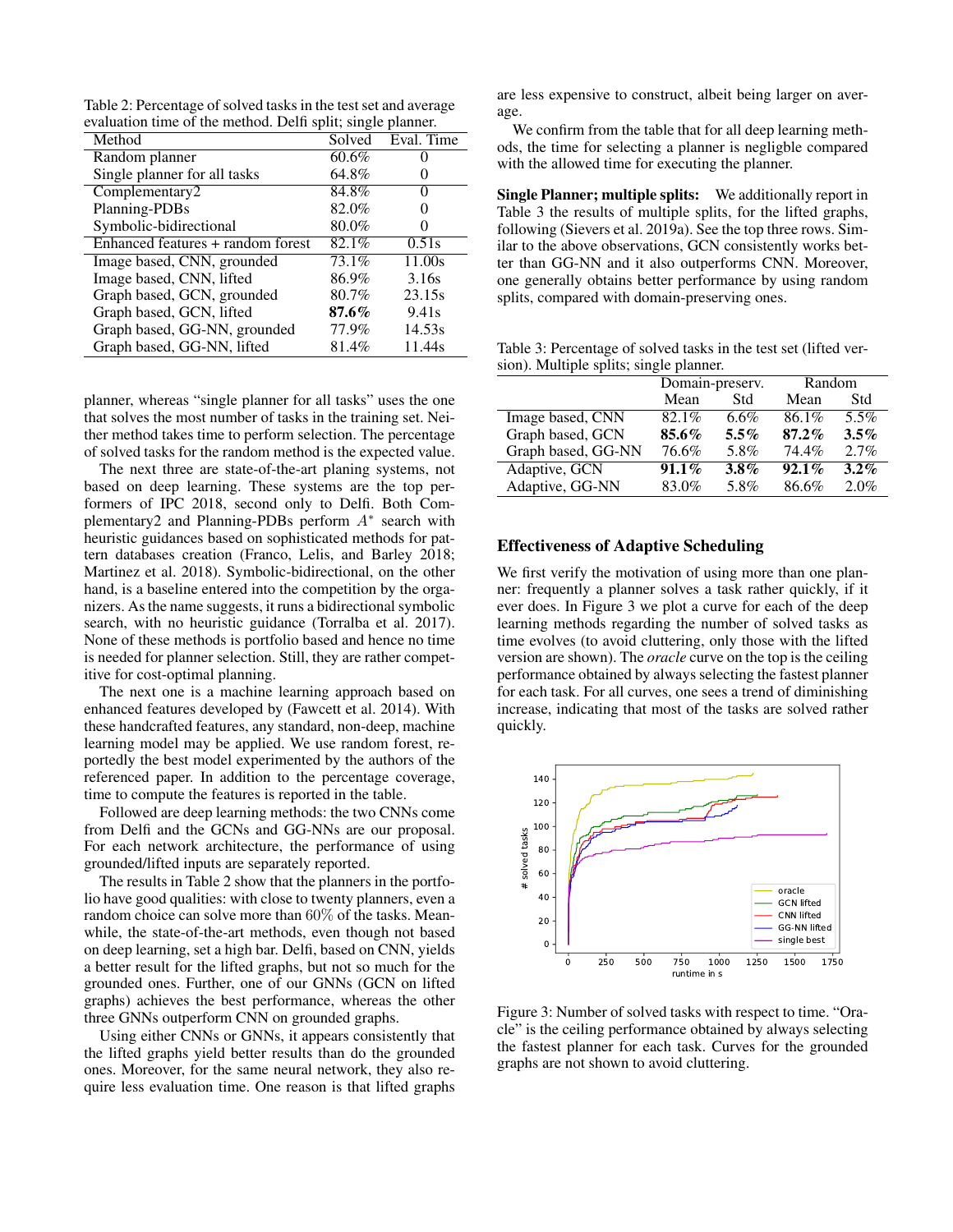Two planners; Delfi split: Based on this observation, allowing halftime for a second chance suffices for an alternative planner to complete the task. Hence, we compare the performance of the single selection with that of adaptive scheduling. For a straightforward variant, we also consider a two-planner fixed scheduling, whereby two planners with the smallest failure probability are selected for execution, each given a timeout limit  $T/2$ .



Figure 4: Percentage of solved tasks in the test set. Delfi split; two planners.

Figure 4 reports the results for the Delfi split. One sees that adaptive scheduling consistently increases the percentage of solved tasks on both GNN architectures and both graph versions. It pushes the best performance 87.6% seen in Table 2 to the new best 89.7%. On the other hand, twoplanner fixed scheduling is generally less competitive than even one-planner. This result is not surprising, because if the single-planner model  $f$  is not sufficiently accurate, one does not expect that selecting two may help. The adaptive model  $q$ , on the other hand, adapts to the case when the first planner fails and hence is more useful.

Two planners; multiple splits: For multiple splits, the results are reported in the bottom two rows of Table 3. One similarly sees that adaptive scheduling consistently improves over single-planner scheduling.

Multiple planners; Delfi split; simple greedy: The success of adaptive scheduling raises much interest in the use of more than one planner. A straightforward extension of the adaptive model  $q$  is to select more than two planners; but as the number of planners increases, the model becomes more and more complex and challenging to train. Instead, we explore offline, non-machine learning selection methods.

In Table 4 we consider the following approach:  $k$  planners are selected (independent of the task) and each is allotted  $T/k$  time. The first selected planner is the best performer on the training+validation set in the allotted time. The next planners are chosen in the same manner on the portion of the set not solved by previously selected planners. The top four rows of Table 4 report the results. For reference, the next four rows report the ceiling performance were the planners selected from the test set.

If  $k = 2$  planners are used, the coverage is 85.5%, lower than that achievable by the proposed adaptive scheduling approach, 89.7% (see Figure 4). If one is willing to use more planners, a better result is achieved with  $k = 3$ . However, the coverage does not increase monotonically with  $k$ . Moreover, the performance appears to be much sensitive to the change of  $k$ . Hence, it is challenging to find the best  $k$ .

Table 4: Percentage of solved tasks in the test set. Offline method. Delfi split. Compare with performance in Figure 4.

| Method                                        | Solved |
|-----------------------------------------------|--------|
| (Greedy) Best 2 planners from train set       | 85.5%  |
| (Greedy) Best 3 planners from train set       | 92.4%  |
| (Greedy) Best 4 planners from train set       | 89.7%  |
| (Greedy) Best 5 planners from train set       | 87.6%  |
| (Greedy oracle) Best 2 planners from test set | 93.8%  |
| (Greedy oracle) Best 3 planners from test set | 93.8%  |
| (Greedy oracle) Best 4 planners from test set | 93.1%  |
| (Greedy oracle) Best 5 planners from test set | 92.4%  |
| <b>Fast Downward Stone Soup</b>               | 92.4%  |

Multiple planners; multiple splits; FDSS: A more sophisticated offline planner selection approach is Fast Downward Stone Soup (Helmert et al. 2011), wherein the selection of planners and their allotted time are optimized according to a certain score function. Its result is reported in the last row of Table 4. This result is achieved with four planners. The coverage coincides with the above greedy approach when taking  $k = 3$ .

### Conclusion

Graphs encode the structural information of a planning task. In this work, we have proposed a graph neural network approach for online planner selection. This approach outperforms Delfi, the winner of the Optimal Track of IPC 2018, which treats a planning task as an image and applies CNNs for selecting candidate planners. Our appealing results are owing to the representation power of GNNs that address the lack of permutation invariance and the negligence of nodelabeling information in CNNs.

We have also proposed an adaptive scheduling approach to compensate the inaccuracy of a single predictive model, through offering a chance for switching planners at halftime, conditioned on the performance of the previously selected one. Such an adaptive approach consistently increases the number of solved tasks.

Overall, it appears that the lifted graph version is advantageous over the grounded one, because of consistently better performance. However, on average they are larger in size and some are particularly enormous. Moreover, the size distribution is highly skewed in both versions. These factors impose substantial challenges for the batch training of the neural networks. An avenue of future research is to investigate more efficient and scalable training approaches.

We have seen that the use of multiple planners beyond two may improve the performance. Another line of future work is to extend the proposed adaptive scheduling to more